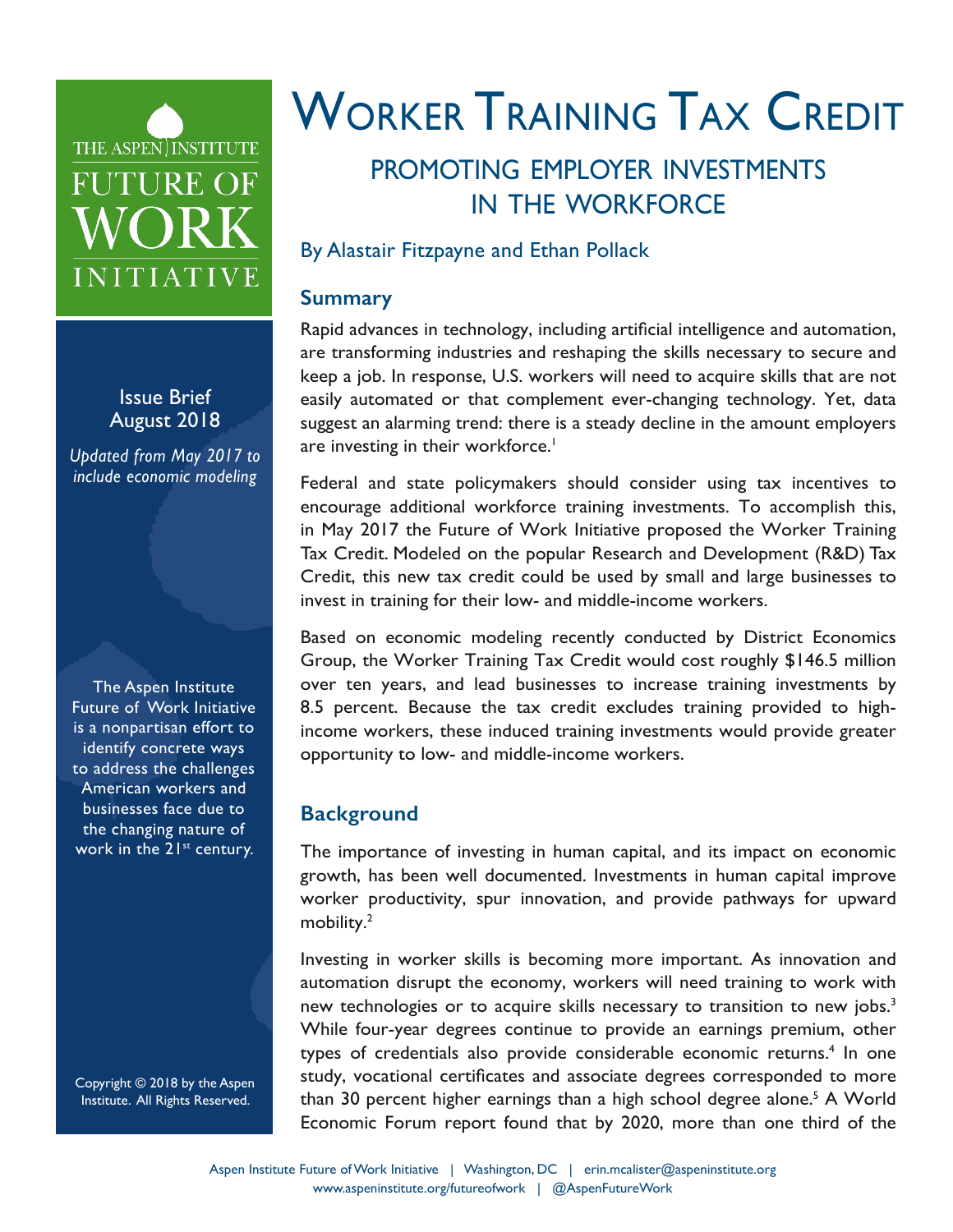<span id="page-1-0"></span>core skill sets of most occupations will be skills that are not considered crucial to today's workforce.<sup>[6](#page-4-0)</sup> In short, access to education and training opportunities over the course of workers' careers should be a key public policy objective.

Some in the business community have recognized the need to increase investments to improve worker skills. Corporate leaders including JPMorgan Chase CEO Jamie Dimon and IBM CEO Ginni Rometty, and former CEOs Jeffrey Immelt (General Electric) and Andrew Liveris (Dow Chemical), and have called for additional investments in worker training.<sup>[7](#page-4-0)</sup> More than 20 companies and trade unions recently announced commitments to expand apprenticeship programs, retraining and continuing education opportunities.<sup>[8](#page-4-0)</sup>

Despite these commitments, the available data suggest that businesses have been investing less in their workers, not more. From 1996 to 2008, the percentage of workers receiving employer-sponsored or onthe-job training fell 42 percent and 36 percent, respectively (see chart below).<sup>9</sup> This decline was widespread across industries, occupations, and demographic groups.<sup>[10](#page-4-0)</sup>



While business investment in training has fallen, the public sector has not made up the difference. As a share of Gross Domestic Product (GDP), government spending on training and other programs to help workers navigate job transitions is now just 0.1 percent of GDP, lower than all other OECD countries except for Mexico and Chile, and less than half of what it was 30 years ago.<sup>[11](#page-4-0)</sup>

In part, the decline in employer-provided training can be explained by changes in the employer-employee relationship over the past thirty years. A generation ago, when many employees worked at the same company for their entire career, an investment in worker training would benefit the worker and the company making the investment. Although measures vary, job tenure across most demographic groups has declined over the past thirty years, leading *The Economist* to note that "the single, stable career has gone the way of the Rolodex."<sup>[12](#page-4-0) [13](#page-4-0)</sup> Fearing that workers will take their new skills to other employers, companies have responded over time by reducing their investments in training and skill development.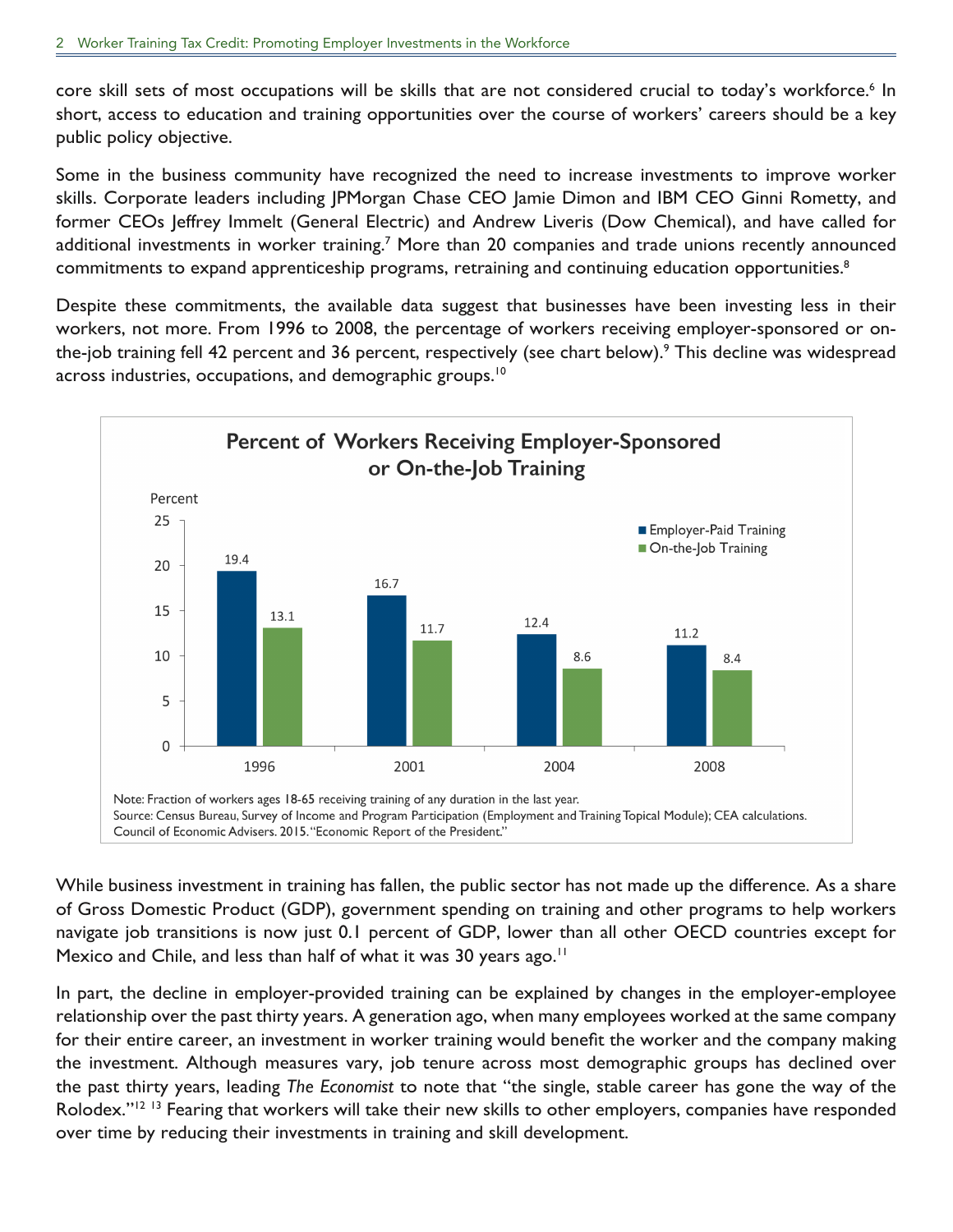<span id="page-2-0"></span>This trend exposes a market failure. Because the benefits of training reside primarily with the worker rather than with the business, there will always be a portion of the investment that benefits the overall economy but not the business itself. As relationships between workers and businesses become less stable, businesses have a more difficult time capturing the return on their training investments. The result is less investment in training at the same time as the economy requires a more highly-skilled workforce.<sup>14</sup> This underinvestment justifies public policies to make workforce investments less costly and more attractive to employers.

Moreover, many low- and middle-wage workers do not benefit from existing training investments because businesses disproportionately direct training expenditures to the highest-paid and highest-educated workers.<sup>[15](#page-4-0)</sup> A report from the Hitachi Foundation explains that training investments are often managed as worker benefits, which are also skewed towards higher-paid workers.<sup>16</sup> This skewed distribution suggests that any policy solution to the training disinvestment problem should target low- and middle-wage workers.

#### **Proposal: The Worker Training Tax Credit**

To address the decline in employer-provided worker training, the Future of Work Initiative proposes a business tax credit to offset a portion of the cost of new training activities for non-highly compensated workers. The Worker Training Tax Credit would mirror the policy design of the popular R&D Tax Credit. Businesses would establish a base expenditure level for qualified training expenses, which would be determined by averaging the amounts spent in each of the three years prior to the current tax year.<sup>[17](#page-4-0)</sup> The value of the tax credit would be 20 percent of the difference between the current year qualified training expenditure and the base expenditure level. The credit would only cover training for non-highly compensated workers (less than \$120,000 per year), the standard currently used in the Internal Revenue Code.<sup>[18](#page-5-0)</sup>

Eligible training activities include employer-provided training that leads to an industry-recognized credential, or training programs authorized under the Workforce Innovation and Opportunity Act.<sup>19</sup> There may be examples of employer-provided training that do not result in a recognized credential for the employee but are beneficial to the company and the employee. Policymakers should explore expanding the universe of eligible expenses to cover additional forms of training even if a credential is not the end result of the training.

Finally, in order to incentivize both small and large employers, our proposal borrows from the modification to the R&D credit that allows small and new businesses to access the credit.<sup>[20](#page-5-0)</sup> First, small businesses with gross receipts under \$5 million in the taxable year and no older than five years would be allowed to use the Worker Training Tax Credit against their payroll tax liability. Small businesses could take this payroll tax credit up to five times, but the overall credit amount is capped at \$250,000 in a given tax year.<sup>21</sup> Second, small businesses would be able to use the Worker Training Tax Credit against the Alternative Minimum  $Tax.^{22}$  $Tax.^{22}$  $Tax.^{22}$ 

#### **Examples of Training Tax Incentives**

Several states have provided businesses with tax incentives for training investments, including Connecticut, Georgia, Kentucky, Mississippi, Rhode Island, and Virginia. These incentives range between 5 percent and 50 percent of training expenses.<sup>[23](#page-5-0)</sup>

Worker training tax incentives can also be found internationally. For example, Austria provides a 120 percent business deduction for training expenses, as well as a 6 percent credit for companies that are not profitable enough to benefit from the deduction. France provides a business credit for entrepreneurs equal to the number of training hours multiplied by the minimum wage.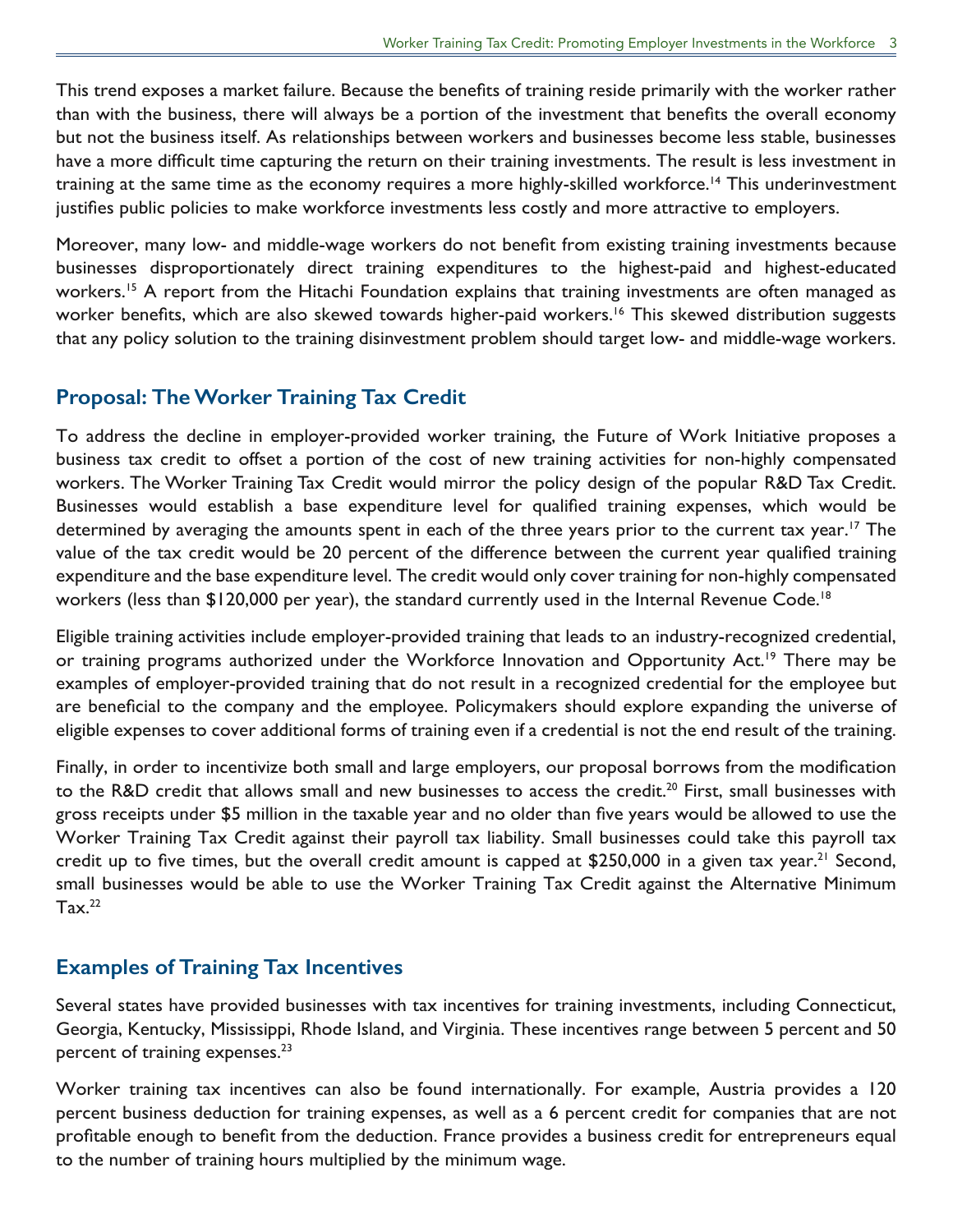<span id="page-3-0"></span>The European Union's European Centre for the Development of Vocational Training looked at training tax incentives across Europe and found that these policies encouraged job training and required less administrative overhead than government programs.<sup>24</sup> Its report did caution that these incentives may subsidize training activities that would have otherwise been done anyway, and it recommends that incentives target populations that currently lack access to training. We believe that our policy design addresses both these concerns.

The Future of Work Initiative first proposed the Worker Training Tax Credit in May 2017, and since then, two bills have been introduced in the U.S. Congress that mirror this proposal. Senator Warner (D-VA) – along with Senators Casey (D-PA) and Stabenow (D-MI) – first introduced the Investing in American Workers Act in October 2017, and this past spring Representative Krishnamoorthi (D-IL) – along with Representatives Crowley (D-NY) and Sánchez (D-CA) – introduced a companion bill in the House.<sup>[25](#page-5-0)</sup>

Other members of Congress have introduced similar bills. Representatives Pete Aguilar (D-CA) and Frank LoBiondo (R-NJ) introduced the On-the-Job Training Tax Credit Act of 2015, which would provide companies with 500 or fewer full-time employees a 50 percent tax credit to offset on-the-job employee training, up to \$5,000.<sup>[26](#page-5-0)</sup> And Representative Brenda Lawrence (D-MI) introduced the Promote Workforce Development for the Advancement of Manufacturers Act of 2017, which would allow manufacturing businesses to take a 20 percent credit for training expenses that exceed 50 percent of average over past 3 years.<sup>[27](#page-5-0)</sup>

#### **Acknowledgements**

This publication was made possible in part by a grant from the Peter G. Peterson Foundation. The statements made and views expressed are solely the responsibility of the authors.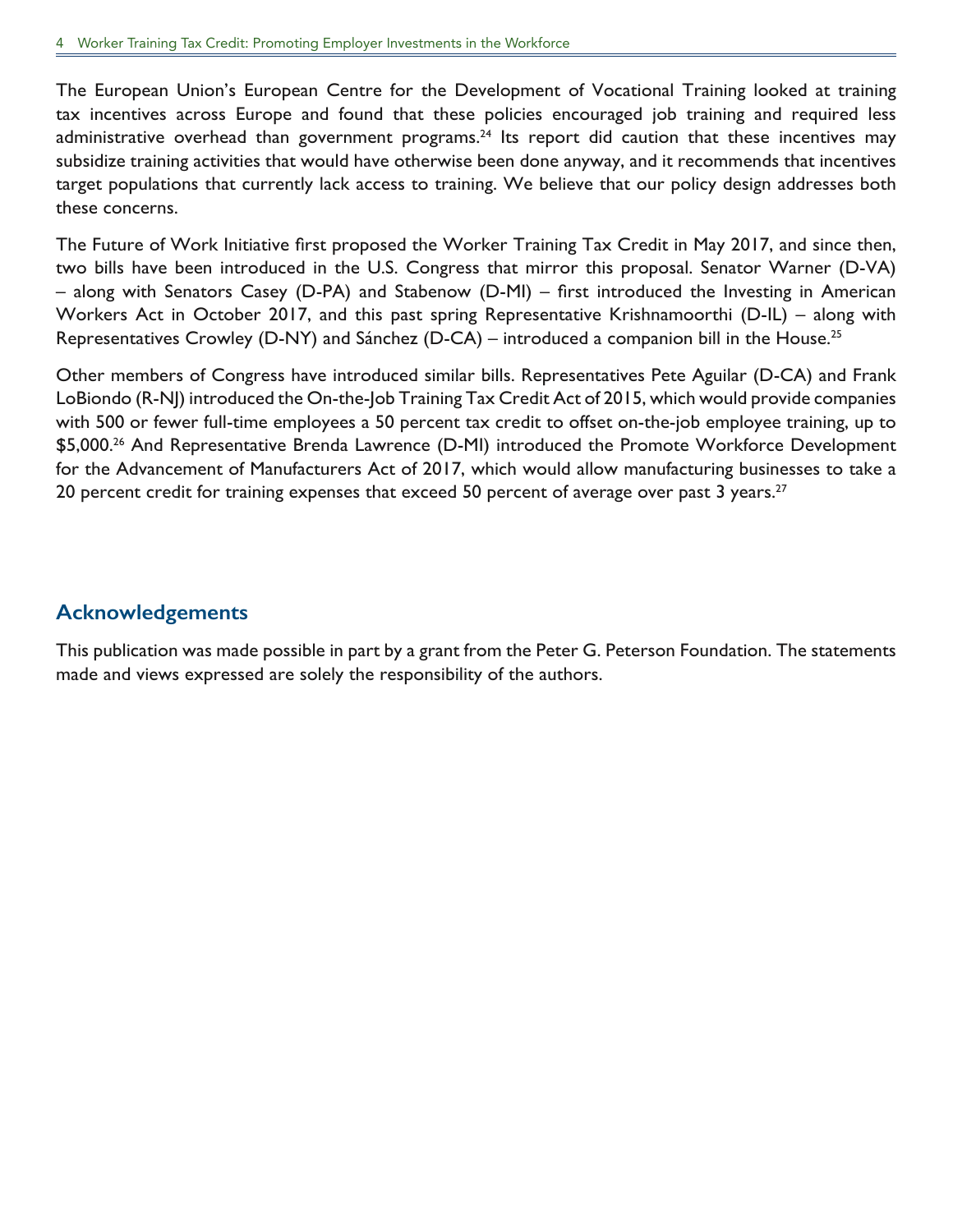#### <span id="page-4-0"></span>**Endnotes**

- [1](#page-0-0) While there is sufficient employee data to determine that training investments have fallen, the government has not surveyed employers since 1995 (in the now-discontinued Survey of Employer-Provided Training). Employer data is important to better understand types of training provided and levels of investment. In Toward a New Capitalism, we recommend a new, regular employer survey of training practices, including informal training. [https://assets.aspeninstitute.org/content/uploads/2017/01/New\\_Capitalism\\_Policy\\_Agenda.pdf](https://assets.aspeninstitute.org/content/uploads/2017/01/New_Capitalism_Policy_Agenda.pdf).
- [2](#page-0-0) Mankiw, Gregory, David Romer, and David Weil. 1992. "A Contribution to the Empirics of Economic Growth." *Quarterly Journal of Economics* 107, no. 2 (1992): 407-437. [http://eml.berkeley.edu/~dromer/papers/MRW\\_QJE1992.pdf;](http://eml.berkeley.edu/~dromer/papers/MRW_QJE1992.pdf) Romer, Paul. 1990. "Human Capital And Growth: Theory and Evidence." *Carnegie-Rochester Conference Series on Public Policy* 32 (1990): 251-286. [http://www.sciencedirect.com/science/article/](http://www.sciencedirect.com/science/article/pii/016722319090028J) [pii/016722319090028J;](http://www.sciencedirect.com/science/article/pii/016722319090028J) Lucas, Robert. 1988. "On the Mechanics of Economic Development." *Journal of Monetary Economics* 22 (1988) 3-42. <http://www.parisschoolofeconomics.eu/docs/darcillon-thibault/lucasmechanicseconomicgrowth.pdf>.
- [3](#page-0-0) Acemoglu, Daron, and Pischke, Jörn-Steffen. 1999. "Beyond Becker: Training in Imperfect Labour Markets." *The Economic Journal* 109, no. 453 (1999): F112–F142. [https://economics.mit.edu/files/3810;](https://economics.mit.edu/files/3810) Brynjolfsson, Erik, and Andrew McAfee. 2012. "Thriving in the Automated Economy." World Future Society. [http://ebusiness.mit.edu/erik/MA2012\\_Brynjolfsson\\_McAfee.pdf](http://ebusiness.mit.edu/erik/MA2012_Brynjolfsson_McAfee.pdf).
- [4](#page-0-0) Economic Policy Institute. 2018. "State of Working America Data Library, College Wage Premium." March 1. [https://www.epi.org/](https://www.epi.org/data/#/?subject=wagegap-coll) [data/#/?subject=wagegap-coll](https://www.epi.org/data/#/?subject=wagegap-coll).
- [5](#page-0-0) Backes, Benjamin, Harry J. Holzer, and Erin Dunlop Velez. 2014. "Is It Worth It? Postsecondary Education and Labor Market Outcomes for the Disadvantaged." IZA Discussion Paper 8474, Institute for the Study of Labor. September. [https://www.iza.org/de/publications/dp/8474/is-it](https://www.iza.org/de/publications/dp/8474/is-it-worth-it-postsecondary-education-and-labor-market-outcomes-for-the-disadvantaged)[worth-it-postsecondary-education-and-labor-market-outcomes-for-the-disadvantaged](https://www.iza.org/de/publications/dp/8474/is-it-worth-it-postsecondary-education-and-labor-market-outcomes-for-the-disadvantaged).
- [6](#page-1-0) World Economic Forum. 2016. "The Future of Jobs: Employment, Skills and Workforce Strategy for the Fourth Industrial Revolution." January. [http://www3.weforum.org/docs/WEF\\_FOJ\\_Executive\\_Summary\\_Jobs.pdf](http://www3.weforum.org/docs/WEF_FOJ_Executive_Summary_Jobs.pdf).
- [7](#page-1-0) Dimon, Jamie. 2017. "2016 Letter to Shareholders." JPMorgan Chase. April 4. [https://www.jpmorganchase.com/corporate/investor-relations/](https://www.jpmorganchase.com/corporate/investor-relations/document/ar2016-ceolettershareholders.pdf) [document/ar2016-ceolettershareholders.pdf](https://www.jpmorganchase.com/corporate/investor-relations/document/ar2016-ceolettershareholders.pdf); Rometty, Ginni. 2016. "IBM CEO Ginni Rometty's Letter to the U.S. President-Elect." International Business Machines Corporation. November 15. [https://www.ibm.com/blogs/policy/ibm-ceo-ginni-romettys-letter-u-s-president](https://www.ibm.com/blogs/policy/ibm-ceo-ginni-romettys-letter-u-s-president-elect/)[elect/](https://www.ibm.com/blogs/policy/ibm-ceo-ginni-romettys-letter-u-s-president-elect/); Immelt, Jeffrey. 2017. "Competing For the World." General Electric. May 4.<http://www.gereports.com/competing-for-the-world/>; Cohen, Patricia. 2017. "Jobless Rate at 10-Year Low as Hiring Grows and Wages Rise." *New York Times*. May 5. [https://www.nytimes.](https://www.nytimes.com/2017/05/05/business/economy/jobs-report-unemployment.html) [com/2017/05/05/business/economy/jobs-report-unemployment.html](https://www.nytimes.com/2017/05/05/business/economy/jobs-report-unemployment.html).
- [8](#page-1-0) Thrush, Glenn. 2018. "Amid Worker Shortage, Trump Signs Job Training Order." *New York Times.* July 19. [https://www.nytimes.](https://www.nytimes.com/2018/07/19/us/politics/trump-worker-training.html) [com/2018/07/19/us/politics/trump-worker-training.html](https://www.nytimes.com/2018/07/19/us/politics/trump-worker-training.html).
- [9](#page-1-0) Council of Economic Advisors. 2015. "Economic Report of the President." [https://obamawhitehouse.archives.gov/sites/default/files/docs/](https://obamawhitehouse.archives.gov/sites/default/files/docs/cea_2015_erp_complete.pdf) [cea\\_2015\\_erp\\_complete.pdf](https://obamawhitehouse.archives.gov/sites/default/files/docs/cea_2015_erp_complete.pdf). More recent data on employer-provided training has been mixed. Data from the Society for Human Resource Management suggests that

employer-provided tuition assistance has been falling in recent years, from 66 percent of surveyed businesses offering tuition assistance benefits in 2008 down to 53 percent in 2017. Meanwhile, data from the Association for Training & Development suggests that employer training investments have been roughly flat over the last decade. Society for Human Resource Management. 2017. "2017 Employee Benefits: Remaining Competitive in a Challenging Talent Marketplace." [https://www.shrm.org/hr-today/trends-and-forecasting/research-and-surveys/](https://www.shrm.org/hr-today/trends-and-forecasting/research-and-surveys/Documents/2017%20Employee%20Benefits%20Report.pdf) [Documents/2017%20Employee%20Benefits%20Report.pdf.](https://www.shrm.org/hr-today/trends-and-forecasting/research-and-surveys/Documents/2017%20Employee%20Benefits%20Report.pdf) Association for Talent Development. 2017. "2017 State of the Industry." December.<https://www.td.org/research-reports/2017-state-of-the-industry>.

- [10](#page-1-0) Waddoups, C. Jeffrey. 2016. "Did Employers in the United States Back Away from Skills Training during the Early 2000s?" *ILR Review* 69, no. 2 (March): 405-434. <http://ilr.sagepub.com/content/69/2/405>.
- [11](#page-1-0) Executive Office of the President. 2016. "Artificial Intelligence, Automation, and the Economy." December. [https://obamawhitehouse.archives.](https://obamawhitehouse.archives.gov/sites/whitehouse.gov/files/documents/Artificial-Intelligence-Automation-Economy.PDF.) [gov/sites/whitehouse.gov/files/documents/Artificial-Intelligence-Automation-Economy.PDF](https://obamawhitehouse.archives.gov/sites/whitehouse.gov/files/documents/Artificial-Intelligence-Automation-Economy.PDF.).
- [12](#page-1-0) Hollister, Matissa, and Kristin Smith. 2014. "Unmasking the Conflicting Trends in Job Tenure by Gender in the United States, 1983–2008." *American Sociological Review,* 79, no. 1, 159–181. <http://journals.sagepub.com/doi/abs/10.1177/0003122413514584>.
- [13](#page-1-0) *The Economist*. 2017. "Equipping people to stay ahead of technological change." January 14. [https://www.economist.com/leaders/2017/01/14/](https://www.economist.com/leaders/2017/01/14/equipping-people-to-stay-ahead-of-technological-change) [equipping-people-to-stay-ahead-of-technological-change](https://www.economist.com/leaders/2017/01/14/equipping-people-to-stay-ahead-of-technological-change).
- [14](#page-2-0) Lynch, Lisa. 2005. "Development Intermediaries and the Training of Low-Wage Workers." National Bureau of Economic Research. <http://www.nber.org/chapters/c9959.>
- [15](#page-2-0) Waddoups, C. Jeffrey. 2016. "Did Employers in the United States Back Away from Skills Training during the Early 2000s?" *ILR Review* 69, no. 2 (March): 405-434. <http://ilr.sagepub.com/content/69/2/405>.
- [16](#page-2-0) Levine, Jonathan, Mark Popovich, and Tom Strong. 2013. "Doing Well and Doing Good: Pioneer Employers Discover Profits and Deliver Opportunity for Frontline Workers. The Hitachi Foundation. September. <https://www.issuelab.org/resources/15753/15753.pdf>.
- [17](#page-2-0) Adjusted for inflation (CPI-U)